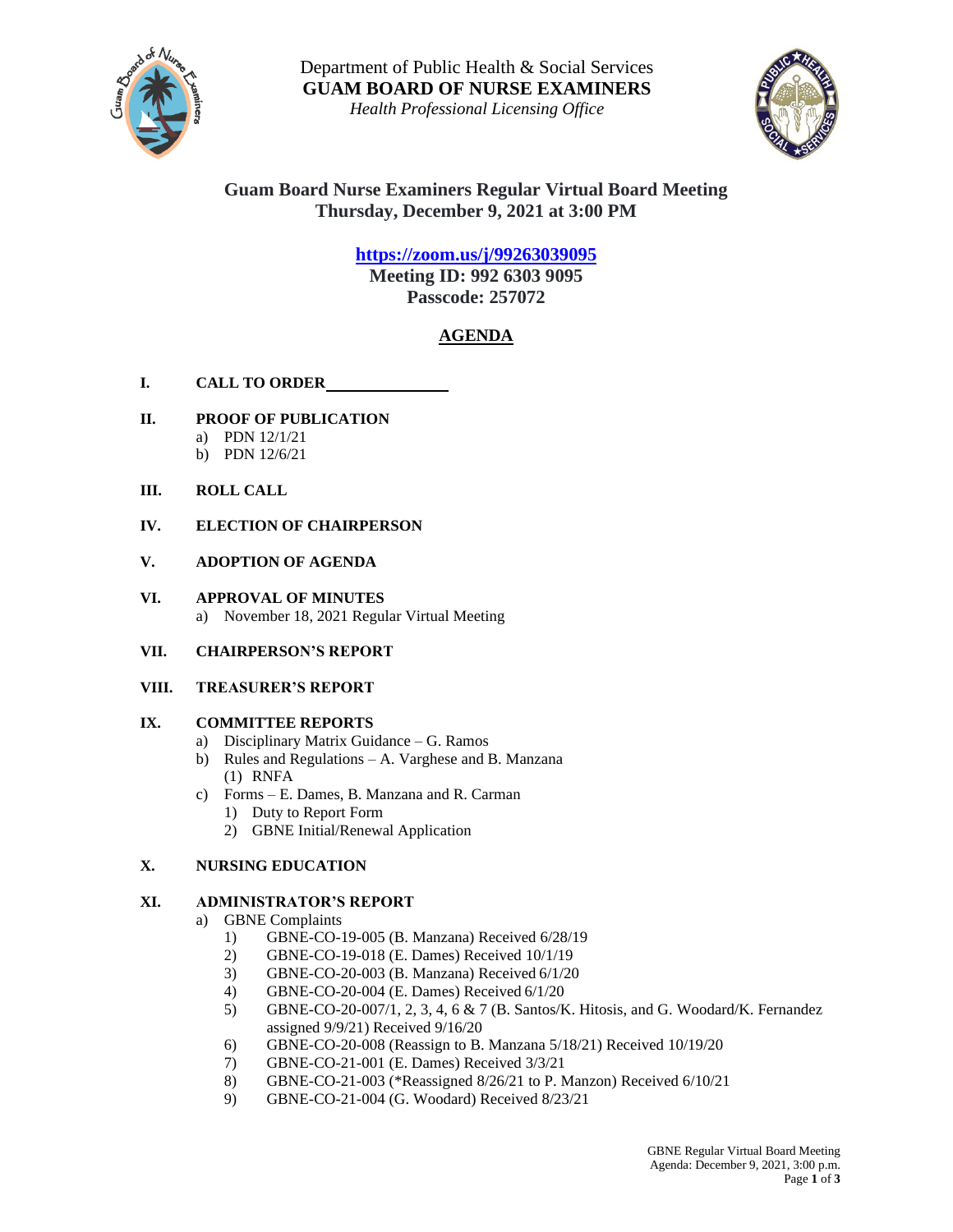- 10) GBNE-CO-21-005 (G. Ramos) Received 8/23/21
- 11) GBNE-CO-21-006 (P. Manzon) Received 9/13/21

#### **XII. OLD BUSINESS**

a) GMTC CNA Graduate, Howard Redila

#### **XIII. NEW BUSINESS**

- a) GBNE Resolution #2020-02 Amendment
- b) TEMPORARY WORK PERMIT APPLICATIONS
	- 1) Viray, Roi Ivan T. ETWP #21L14 Eff 11/9/21
	- 2) Brooks, Virginia T. ETWP #21R162 Eff 11/8/21
	- 3) Ramos, Paola ETWP #21R163 Eff 11/9/21
	- 4) Morales, Janice ETWP #21R164 Eff 11/9/21
	- 5) Joson, Christine R. ETWP #21R165 Eff 11/9/21
	- 6) Hammer, Tasha H. ETWP #21R166 Eff 11/9/21
	- 7) Lahr, Shayna A. TWP #21R167 Eff 11/10/21-2/10/22
	- 8) Maliaman, Alfred F.– ETWP #21R168 Eff 11/15/21
	- 9) Snider, Kaylie S. ETWP #21R169 Eff 11/16/21
	- 10) Rincon, Megan M. ETWP #21R170 Eff 11/18/21
	- 11) Gelpi, Lisa L. ETWP #21R171 Eff 11/19/21
	- 12) Braganza, Matthew N. ETWP #21R172 Eff 11/19/21
	- 13) Postles, Laura ETWP #21R173 Eff 11/22/21
	- 14) Carter, Danialah J. ETWP #21R174 Eff 11/22/21
	- 15) Pardini, Nikita ETWP #21R175 Eff 11/22/21
	- 16) Caporuscio, Victoria T. ETWP #21R176 Eff 11/24/21
	- 17) Reyes, Arvil Ann– TWP #21R177 Eff 11/24/21-2/24/22
	- 18) Hehir, Samantha K. ETWP #21R178 Eff 11/24/21
	- 19) Baquing, Mark Rayson M. ETWP #21R179 Eff 11/29/21
	- 20) Gough, David ETWP #21NA29 Eff 11/12/21
	- 21) Nicdao, Frances M. ETWP #21NP09 Eff 11/17/21

#### c) EXAMINATION APPLICATIONS

- 1) Bueno, Gerrylee B. CNA
- 2) Dahilig, Rachel Ann G. CNA
- 3) Delica, Joshua R. CNA
- 4) Edward, Rosania LPN
- 5) Fallejo, Alfie R. CNA
- 6) Headley, April Chin Ju RN
- 7) Karuppan, Solidad P. RN
- 8) Ramos, Raquel A. CNA

#### d) ENDORSEMENT APPLICATIONS

- 1) Benites, Manuela L. RN
- 2) Bloberger, Thomas A. RN
- 3) Brewster-Yator, Deborah K. RN
- 4) Brown, Patrick D. RN
- 5) Chua, Jumico Anthony R. RN
- 6) Detera, Marites M. RN
- 7) Diller, Rachel A. RN
- 8) Echaluse, Christopher H. RN
- 9) Elliott, Melissa N. RN
- 10) Ellis, Joel O. RN
- 11) Erwert, Hannah RN
- 12) Fenner, Sarah A. RN
- 13) Fulgencio, Michael John V. RN
- 14) Gilyard, Victoria A. RN
- 15) Jumper, Abigail R. RN